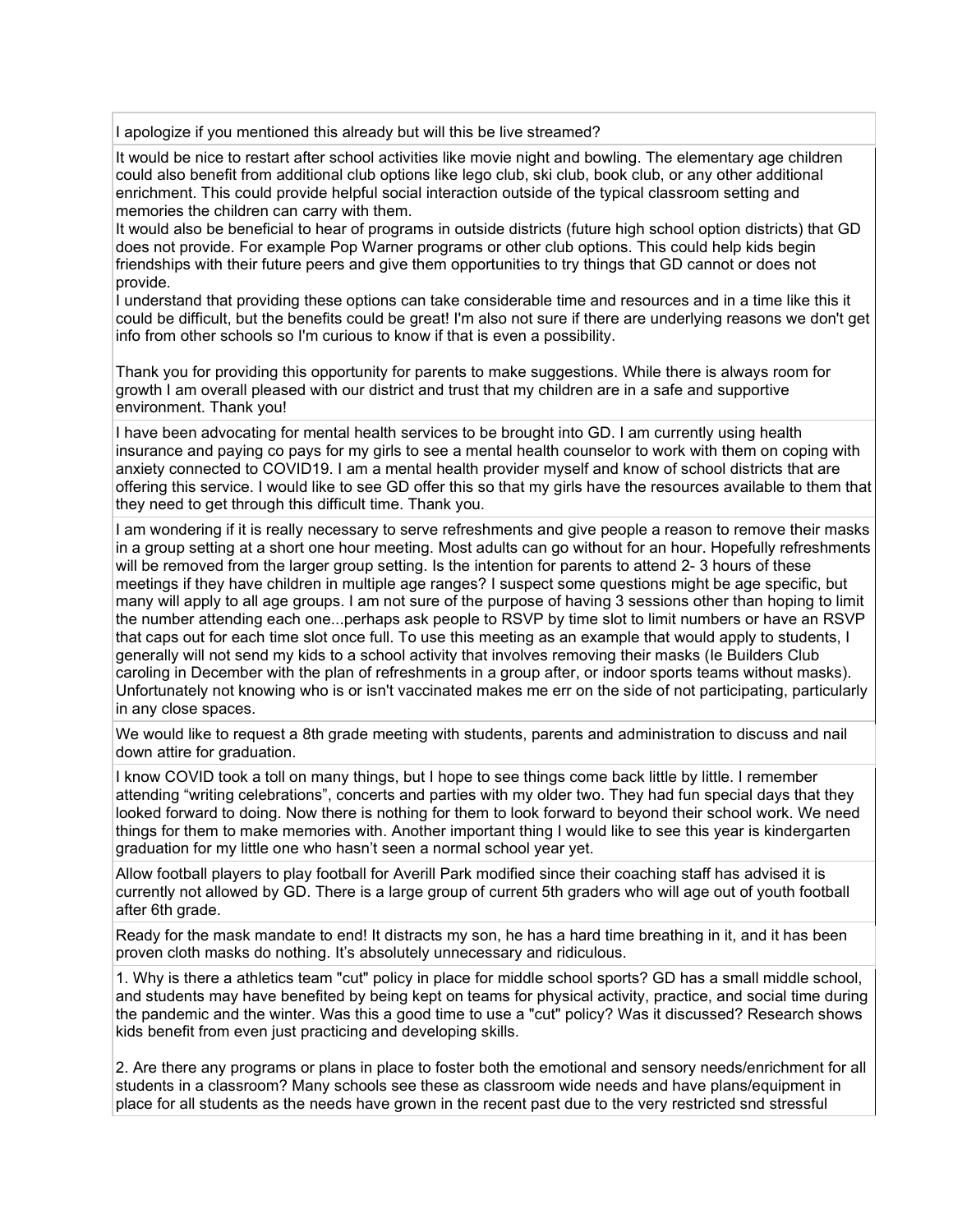environment brought on by the pandemic.

3. Can there be more information on curriculum for all grades made public? Is it strictly common core?

Thank you!

No masks.

More communication with what our kids are learning and what they're watching. My daughter said she watches tv in school?

I also don't receive the school emails

## No masks.

More communication with what our kids are learning and what they're watching. My daughter said she watches tv in school?

I also don't receive the school emails

\*How come students are being pulled out in the hallway, reprimanded for wearing pajama pants and have consequences when the dress code does not state that they are not allowed

\*emails being sent to teachers/principal/staff that go in answered

\*RTI services are not being provided to students who are supposed to be receiving them

\*Teachers are putting there political views out to students and expecting them to agree with them.

\*Students are not allowed mask breaks throughout the day

\*Lack of communication about grades to parents

\*Teachers not taking responsibility for their lack of classroom management skills and blaming the students for work not being completed. Lack of follow through of the teachers part.

\*Social emotional needs of the students being overlooked in various classrooms.

\*hours or homework is being provided instead of intensive/direct instruction.

\*There needs to be higher expectations and follow through for the teachers. The last 3 years the lack of education being provided is unacceptable.

- Get rid of the 6ft rule, the state says 3ft is fine. Maybe that way we can free up the extra classroom so 6th graders can take Spanish again.

- Bring back ALL school functions, including the 8th grade Washington Trip. (The Dutch Apple is not exciting) nor does it compare.

- Let the kids wear flannel (loungewear) pants to school. It's not a code of conduct issue. We are a public school district.

I want to make sure that it is recognized how much you have continued to allow kids to be themselves in school and allow them opportunities to have some "normal". We could have never imagined that school would ever look like this but it is important to note that you have: kept students in school full time, allowed for recess, continued with special area classes, and if student is out, virtual classes are available. These are things that many other districts have not been able to do (and some still can't).

I have no doubt that as we move out of this "covid" period and hopefully return to more normal circumstances, that you will all have the students best interest in mind. Please let us as parents know how we can support you in doing this! and THANK YOU!!!!!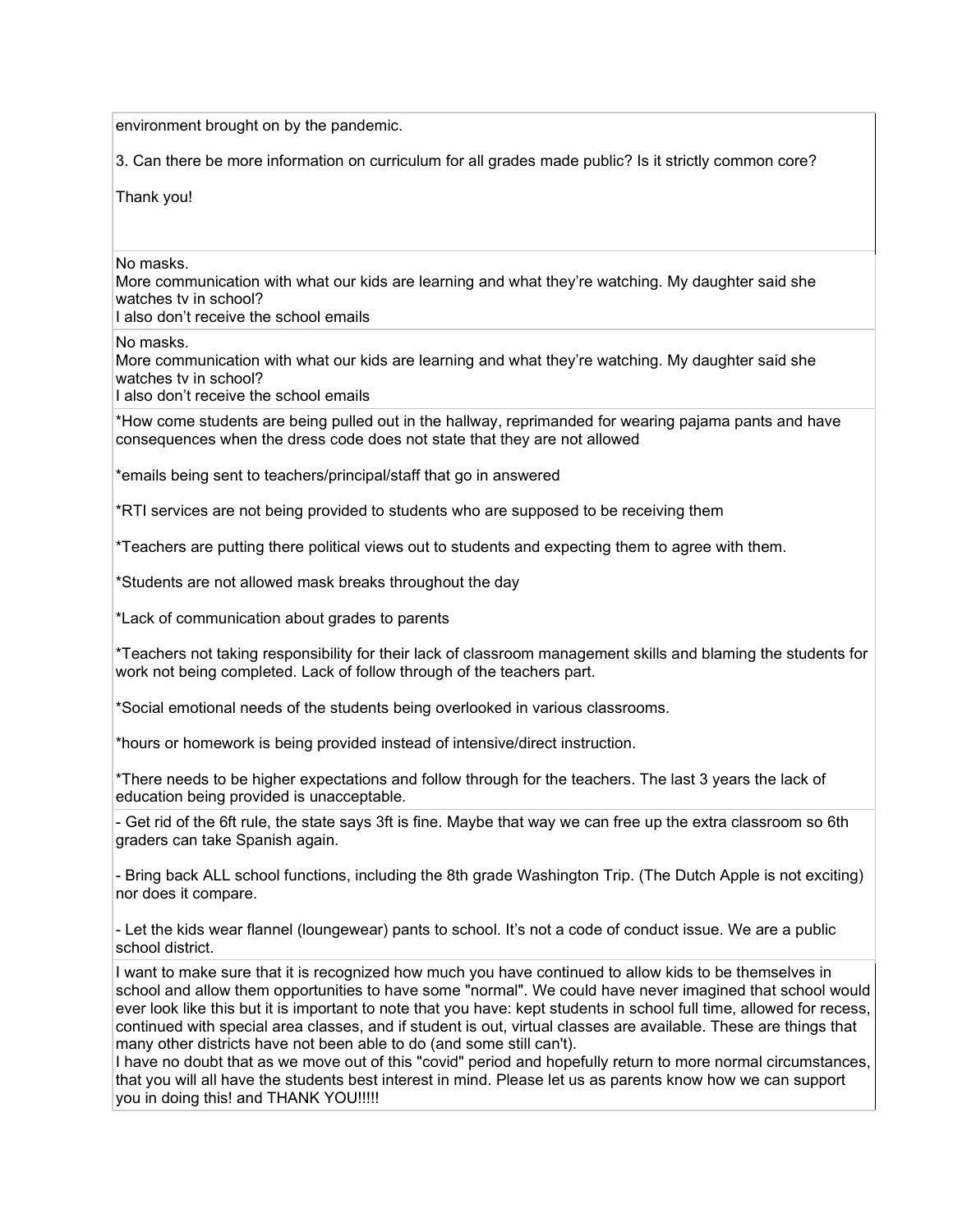Thank you for all you are doing!

You CANNOT enforce masks in school anymore. There has been no appeal filed and no "stay" issued by a court. It is now unlawful to enforce these mandates anywhere, currently, as of today.

There might be some sort of common ground for the activities and the pandemic to exist at the same time safely, but only if done safely. We don't need more outbreaks

My kids would love if the morning tv show was reinstated. They would also be interested in a running club or cross country and the drama club.

Would like to see study hall for 7th-8th graders if schedules allow in the future eliminating recess if necessary or alternate between the two.

What is being done to make sure that the concerns brought to individual members of the administration are captured in a collective place (excel sheet/share point/google docs)?

There needs to be a structure in place where these concerns are captured, addressed, action plans are formulated and communication is sent out to the parents so that everyone is aligned with what is happening at the school.

This could be achieved through different opportunities to address each grade separately and /or elementary vs. middle school separately.

I am aware of many instances (directly and indirectly) where the administration was alerted to a specific issue and replied with canned of "we will looking into it" with no follow through.

This will no longer be tolerated.

Consider putting controls in place to account for the administrative decision making process as demand to provide parents the necessary visibility will not go away.

Suggesting introduction to Spanish. My son had it at his previous school for pre-k 3 as one of his "specials" and he found it to be very fun and exciting. Prior his "specials" were music,art,library,gym and Spanish now he only has art, music and library. As with any other part of education building upon the basics only makes for a better education. Prior with Spanish as a special they would learn one word and do a project with the one word. For example the word was Pez for fish so they cut out and decorated fish and traced the word for fish in Spanish on the fish they decorated.

Please consider assigning a liaison for the TSL aftercare program who can have a constructive and positive, collaborative ongoing relationship with the TSL team. TSL is widely used in the capital region. Many of the districts on FB show their aftercare program and highlight the location and activities and the overall look and feel tells me the school's likely collaborate with these TSL programs and why shouldn't they? The goal should be to have a good, positive impact on the program and offer help, not just criticism. The kids are currently in the Library with basketball practice going on. They need more options. The cost to parents is very affordable, and the people are good to the kids. The kids like them. The fact that they at least take good care of them and are kind to them is such a relief. Aftercare is important. Some districts have homegrown options, many use TSL. Almost all districts have these programs and they are very important and a great need. No one is asking that the school use their money, but possibly helping them make sure the kids have space and room would be nice and having a pleasant open line of communication that focuses on the betterment of the kids. If I housed a program at my home, even if it wasn't mine, I would want it to succeed. I think some of the other districts likely see TSL as an asset, not a bother. The impression I get is GD sees it as a bother. I would hope that this can be something considered and again looked at as a positive move.

Masks should stay until Covid surge lessons. Masks are helping to keep kids safe and school open. Parents/visitors should not be allowed back into the building until the pandemic is better controlled. Effective treatments are still not readily available and accessible. I feel the school has done a good job of keeping kids healthy and in school where they can learn best. No need to rush dropping precautions, the pandemic is not over yet although we all wish it was!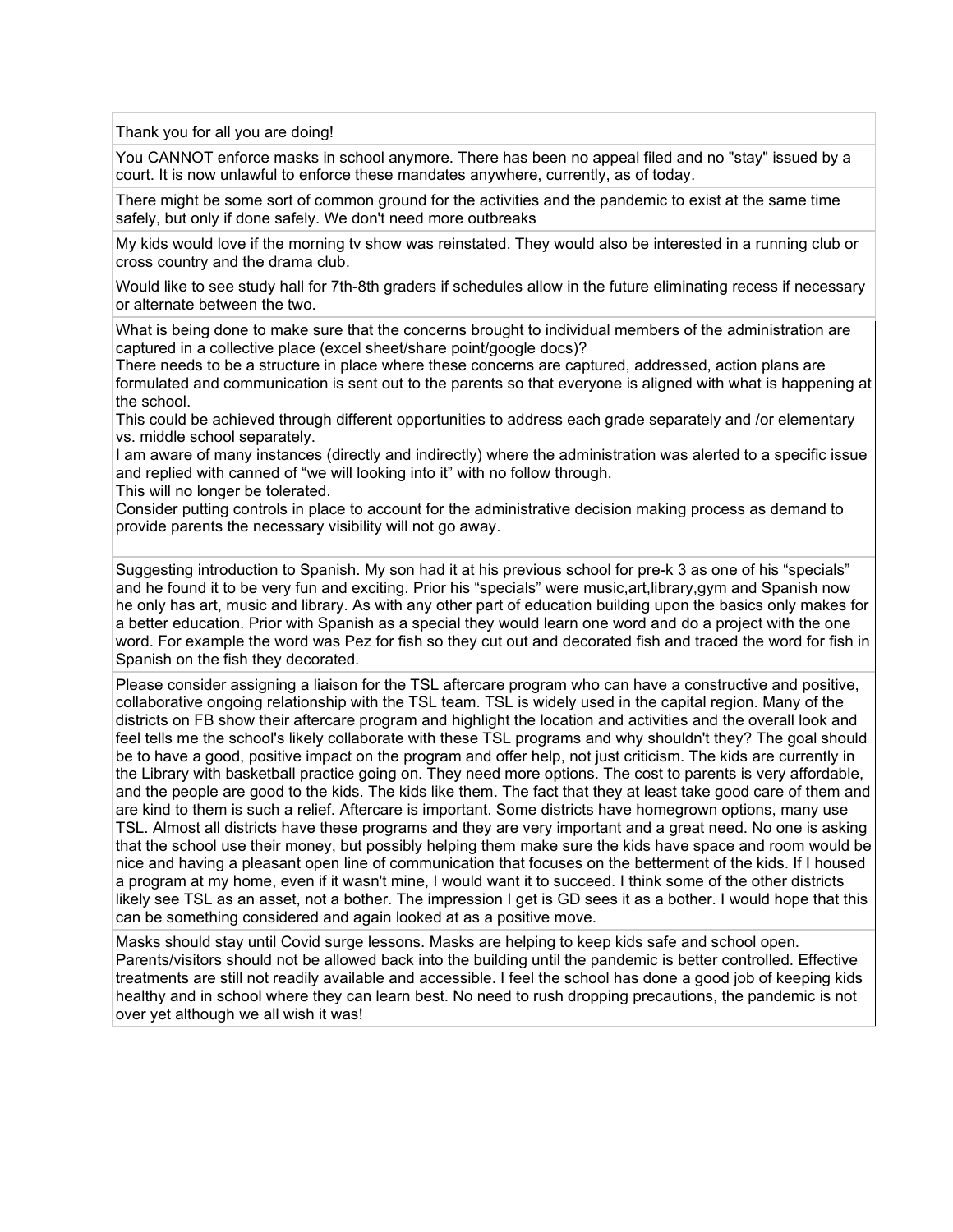While we were unable to attend, I was glad to see the notes and slides posted.

Judging by the notes, kids of younger parents seemed to have the most issues with masks. To our family, we just don't understand. Wearing a mask protects those around us, why would we not want to do that? We are fine with mask wearing and would like it to follow the scientific guidelines embraced by people who know more than we do.

With that said, I would like to see more activities come back if they can be done safely. Science club, Odyssey of the mind, and the middle school musical are high on my kids wish lists. Enrichment activities would also be appreciated- especially by our oldest!

As for the uproar about father/daughter and mother/son dances- they are creepy and outdated. Celebrate the family whatever it looks like, absolutely, with things like the back to school carnival, concerts, and other presentational events!

I know more people need to be involved with the pta, but for many of us it is hard to find the time. Is there a better way to communicate out to parents what is needed? Facebook, twitter or email with specific needs. For instance, "we want to have a sledding event, are there parents who are willing to organize or lead?" Specific requests are easier sometimes.

The past two years have been interesting to say the least. I do worry about our kids, but I believe they are going to be ok. I also worry about teachers. This is a terrible time to teach and many parents do not understand that now teachers have to teach everything they did, in addition to having to deal with everything Covid adds. I admire teachers greatly and would always like to know how I can make their life easier. What can I do as a parent to make my child, their classroom, and the school in general more successful? They have so little time, but communication is key.

I don't know if this is what you were looking for, but it's what I have! As I said, we want our kids to be successful and happy in school, so if there are things we can do to make that happen we will!

Thank you-

Put the kids first. Involve middle school in fun events, let them

be middle schoolers. bring back the morning news that they use to be able to do. Let the little kids have a K graduation like they always had. When you live in a small town most people don't leave it, the nostalgia and traditions are what made the school special. Change is not always good or necessary. Those things were loved and enjoyed by many in the district. Stop making policies banning ridiculous things like flannel pants and store bought treats. There is absolutely no good reason behind it and it makes you seem cruel. Focus on the kids, what makes them happy not 2 50 year old women. Stop having activities focused solely based on raising money for the school. The school isn't hard up for money. Hold events just for fun. Bring back extra events in the school and allow parents to attend them (with a mask on) mystery readers and parents are not unnecessary visitors. Mental Heath matters and the fun stuff is what makes the kids happy. It's an elementary school, not a college or a boot camp. Ease up on all your rules and policies and PUT THE KIDS FIRST.

Week leadership, lack of parent board collaboration and communication, lack of school officials accountability and problem solving issues as they unfortunately keep happening.

There needs to be another town hall scheduled in the near future as an opportunity for the parents who were not able to attend.

The agenda of this town hall should be posted ahead of time with more time allocated for the parents to voice their questions/concerns and less time for the administration to validate their agenda. When will the next town hall be scheduled?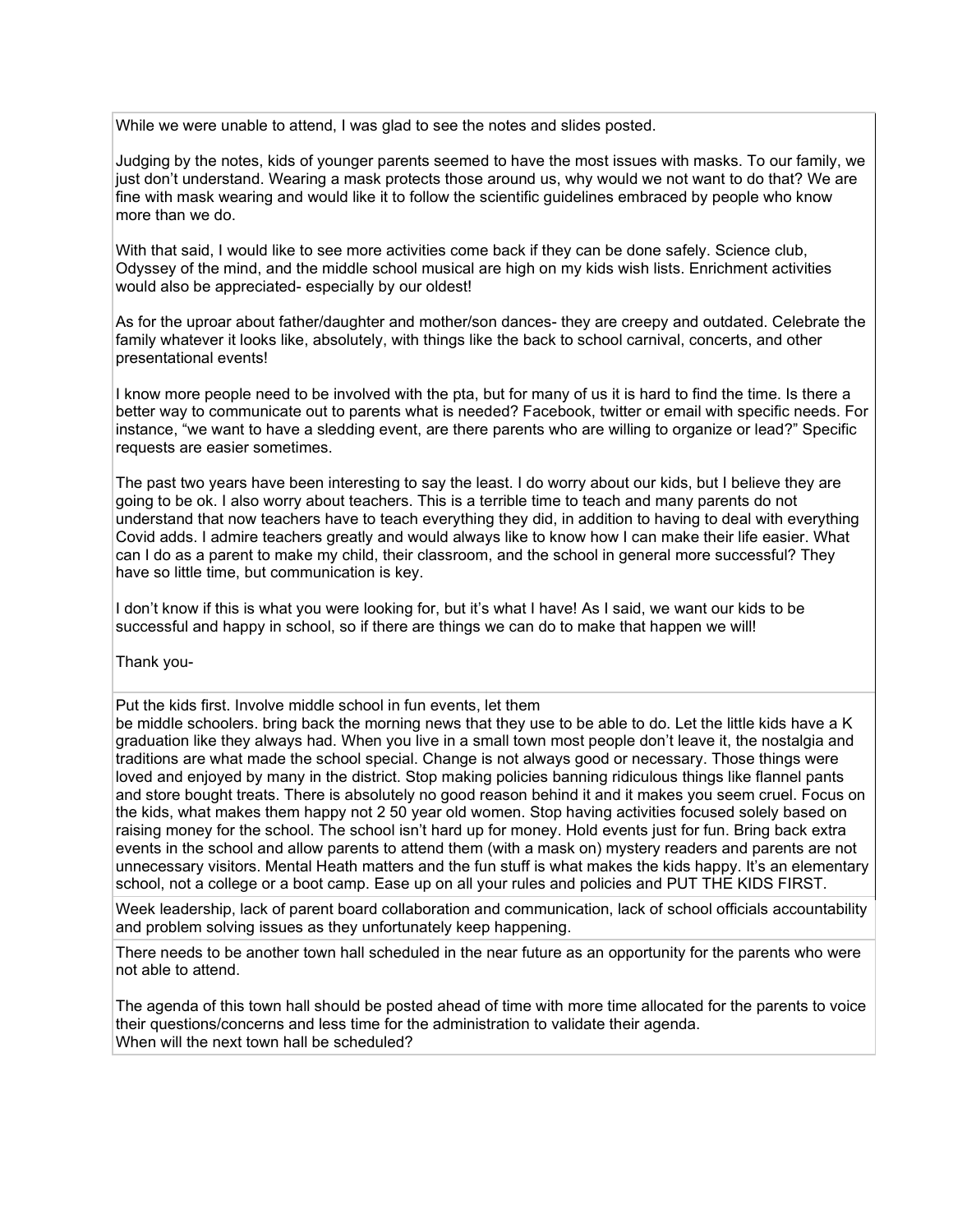If the purpose of a town hall meeting was to hear parent concerns, why was a 40 minute presentation from Admin given on information that was sent prior to the meeting? What is the Admin's responsibility now that the information has been given, collected, and shared? When can families expect solutions to these concerns? Not plans for change or theoretical conversation....actual change?

There is nothing rooting these kids in GD. With no after school activities, minimal in-school activities, and limited sports, a "punch the clock" mentality has been created where the kids show up, learn, and leave (job vs. career). There is no pride. There is nothing keeping them connected to the school other than academics. There is nothing to look forward to (and no, wearing wacky socks doesn't count). My kid HATES going to school now.

Give the teachers space to run their classrooms. Allow them to use discretion, expertise, and their love for the kids to drive the day.

Allow the kids to read morning announcements.

When do/can the parents have a say in the tenure of new staff?

- PLEASE focus on bringing back enrichment classes next year for 7th grade, specifically enriched math and some type of additional science.

- Please try and address behavioral issues differently. When a rule is broken or a group of students has misbehaved, address only those involved and not the entire class.

- Bring back advanced art for 8th grade.

- Focus on creative spring outdoor activities for the kids: field day, outdoor middle school dance, back to school carnival.

- PLEASE bring back in-person parent teacher conferences. What a loss to not meet your child's teacher (face to face) and make that connection at the beginning of the school year. I have a second child in the Troy district who had both an in-person open house and p/t conference in the fall, and in a few weeks there is a second in-person p/t conference.

- Consider having a spring musical and maybe include 6th grade. This could possibly be arranged outdoors. - I am still unclear what exactly is being done to address Social Emotional Learning. Please explain further how the guidance counselor and social worker will address this on a day to day basis.

- PLEASE consider returning to a longer middle school day.

- Try to include 6th grade in the spring band concert (if concerned about COVID, perhaps have a concert outside. I know Troy did this Spring 2020).

- Any chance of grades 5-8 going on their "big" field trips this spring? The Statue of Liberty, Bronx Zoo, Wild Center and Mystic Aquarium (all previous trips) are outside.

- Please focus on trying to create more small cohorts for students. Being a smaller sized school is difficult because we are limited to the number of ways we can split up students in a grade level that only has two sections, not to mention the fact that the kids are surrounded by the same classmates for 9 years. When it's possible to break the class into smaller sections and mix up the class dynamic, I know it has a positive impact on the students because these are the experiences my daughter talks about the most when she comes home from school. Examples of these type of things that are happening now include: Mrs. Fecura's book club, band lessons and even just being able to play cards with Mr. Martino during recess.